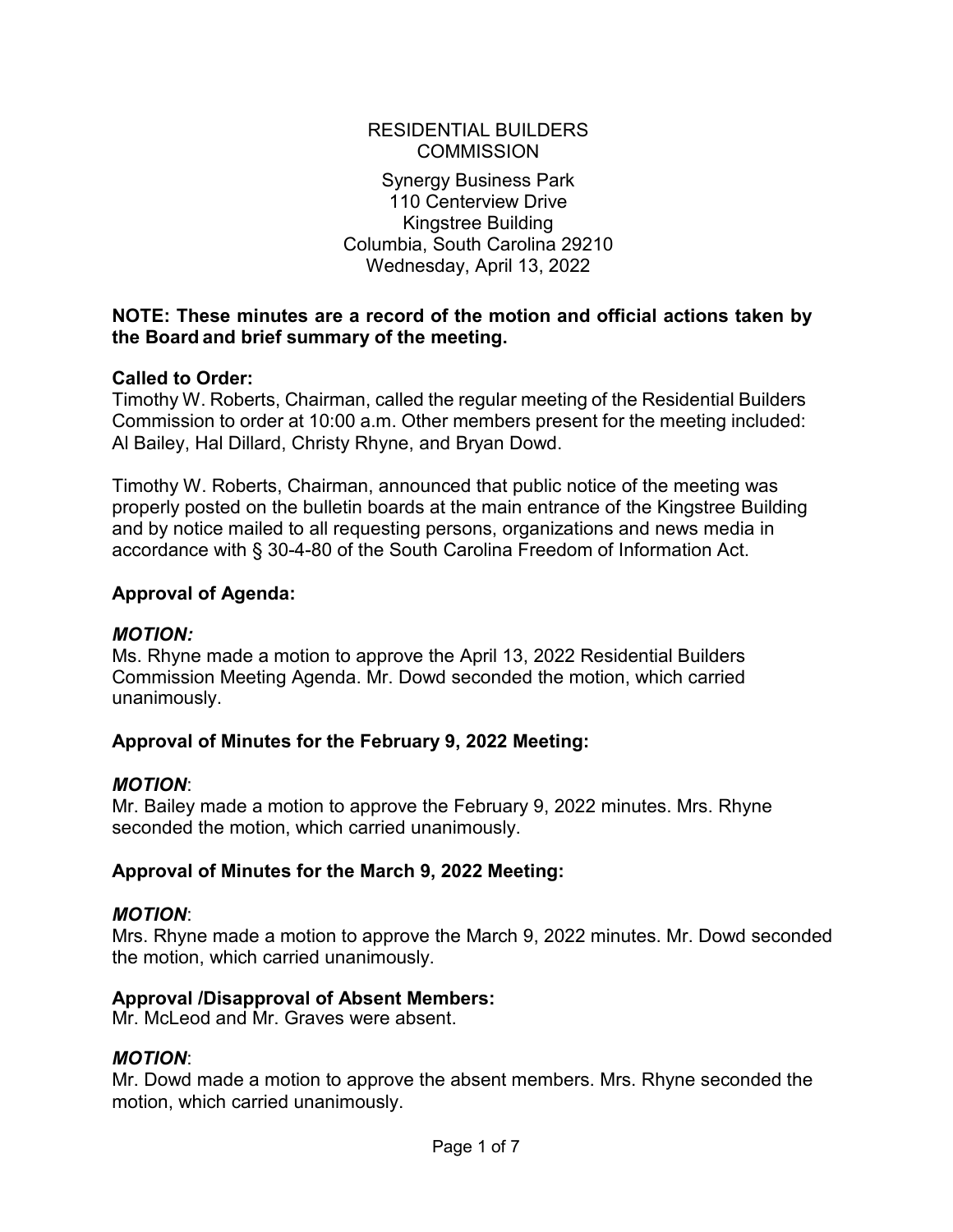### **Chairman's Remarks:**

### *Timothy W. Roberts*

No remarks were made for this meeting.

### **Initial Applications:**

### *George William Druyos*

The Commission held an application review regarding George William Druyos. Mr. Druyos appeared before the Commission and waived his right to counsel.

# **Executive Session**

### *MOTION:*

Mr. Dowd made a motion to go into Executive Session for legal advice. Mrs. Rhyne seconded the motion, which carried unanimously.

### **Return from Executive Session**

### *MOTION:*

Mr. Dowd made a motion to return from Executive Session. Mrs. Rhyne seconded the motion, which carried unanimously.

### *MOTION*:

Mr. Dowd made a motion to approve Mr. Druyos to sit for the exam. Mr. Bailey seconded the motion, which carried unanimously.

### *Ryan Daniel Martel*

The Commission held an application review regarding Ryan Daniel Martel. Mr. Martel appeared before the Commission and waived his right to counsel. *MOTION*:

Mr. Bailey made a motion to approve Mr. Martel for a Residential Builders Specialty Registration. Mrs. Rhyne seconded the motion, which carried unanimously.

### Jeremy Leigh Hilliard

The Commission held an application review regarding Jeremy Leigh Hilliard. Mr. Hilliard appeared before the Commission and waived his right to counsel.

### *MOTION*:

Mr. Dowd made a motion to approve Mr. Hilliard to sit for the exam. Mr. Bailey seconded the motion, which carried unanimously.

### *Emory Kelly Aycock*

The Commission held an application review regarding Emory Kelly Aycock. Mr. Aycock appeared before the Commission and waived his right to counsel.

### *MOTION*:

Mr. Dillard made a motion to approve Mr. Aycock to sit for the exam. Mrs. Rhyne seconded the motion, which carried unanimously.

### *Ryan K Dueck*

The Commission held an application review regarding Ryan K Dueck. Mr. Dueck appeared before the Commission and waived his right to counsel.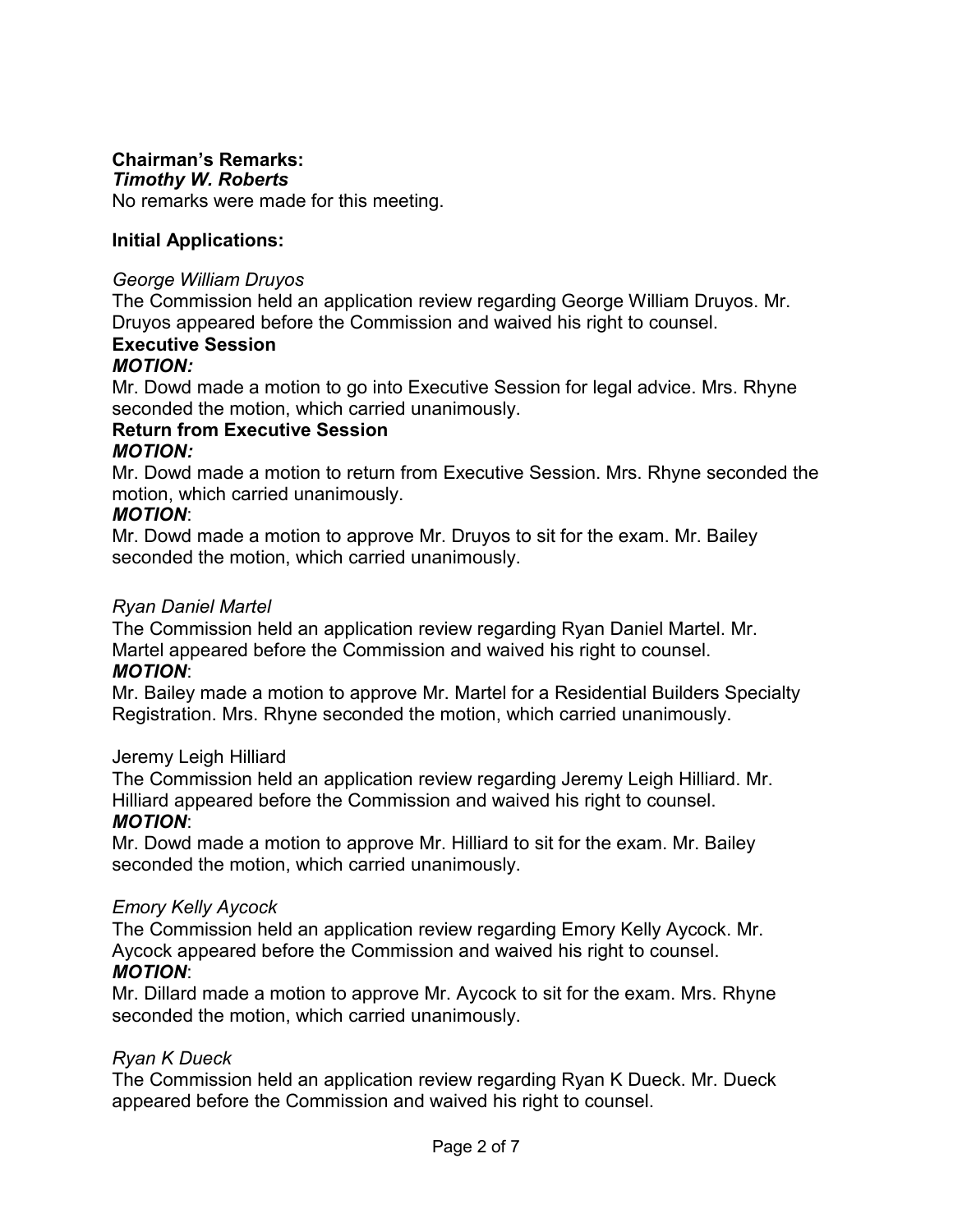### *MOTION*:

Mr. Bailey made a motion to approve Mr. Dueck to sit for the exam. Mrs. Rhyne seconded the motion, which carried unanimously.

### *David R Lamb*

The Commission held an application review regarding David R Lamb. Mr. Lamb appeared before the Commission and waived his right to counsel. *MOTION*:

Mr. Bailey made a motion to deny Mr. Lamb to sit for the exam. Mrs. Rhyne seconded the motion, which carried unanimously.

#### *Frank W Jackson*

Mr. Jackson asked to be rescheduled. The Commission did not take any action.

### *Gerald A Rose*

The Commission held an application review regarding Gerald A Rose. Mr. Rose appeared before the Commission, waived his right to counsel, and presented a witness, his wife, Mrs. Rose, for testimony.

### *MOTION*:

Mr. Dowd made a motion to approve Mr. Rose for reinstatement of his Residential Builders Specialty Registration with the condition that he shall provide evidence of either a payment plan or a satisfaction of the tax lien at the next renewal. Mr. Bailey seconded the motion, which carried unanimously.

#### *Gholamreza Mahoutchian*

The Commission held an application review regarding Gholamreza Mahoutchian. Mr. Mahoutchian appeared before the Commission and waived his right to counsel. *MOTION*:

Mrs. Rhyne made a motion to approve Mr. Mahoutchian to sit for the exam. Mr. Bailey seconded the motion, which carried unanimously.

### *Andrew B Mull*

The Commission held an application review regarding Andrew B Mull. Mr. Mull appeared before the Commission, waived his right to counsel, and presented a witness, his wife, Mrs. Mull, for testimony.

### *MOTION*:

Mrs. Rhyne made a motion to approve Mr. Mull to sit for the exam. Mr. Dillard seconded the motion, which carried unanimously.

### *Ronald C Palmer*

The Commission held an application review regarding Ronald C Palmer. Mr. Palmer appeared before the Commission and waived his right to counsel. *MOTION*:

Mr. Bailey made a motion to approve Mr. Palmer to sit for the exam. Mr. Dowd seconded the motion, which carried unanimously.

#### *Jason James Camino*

The Commission held an application review regarding Jason James Camino. Mr.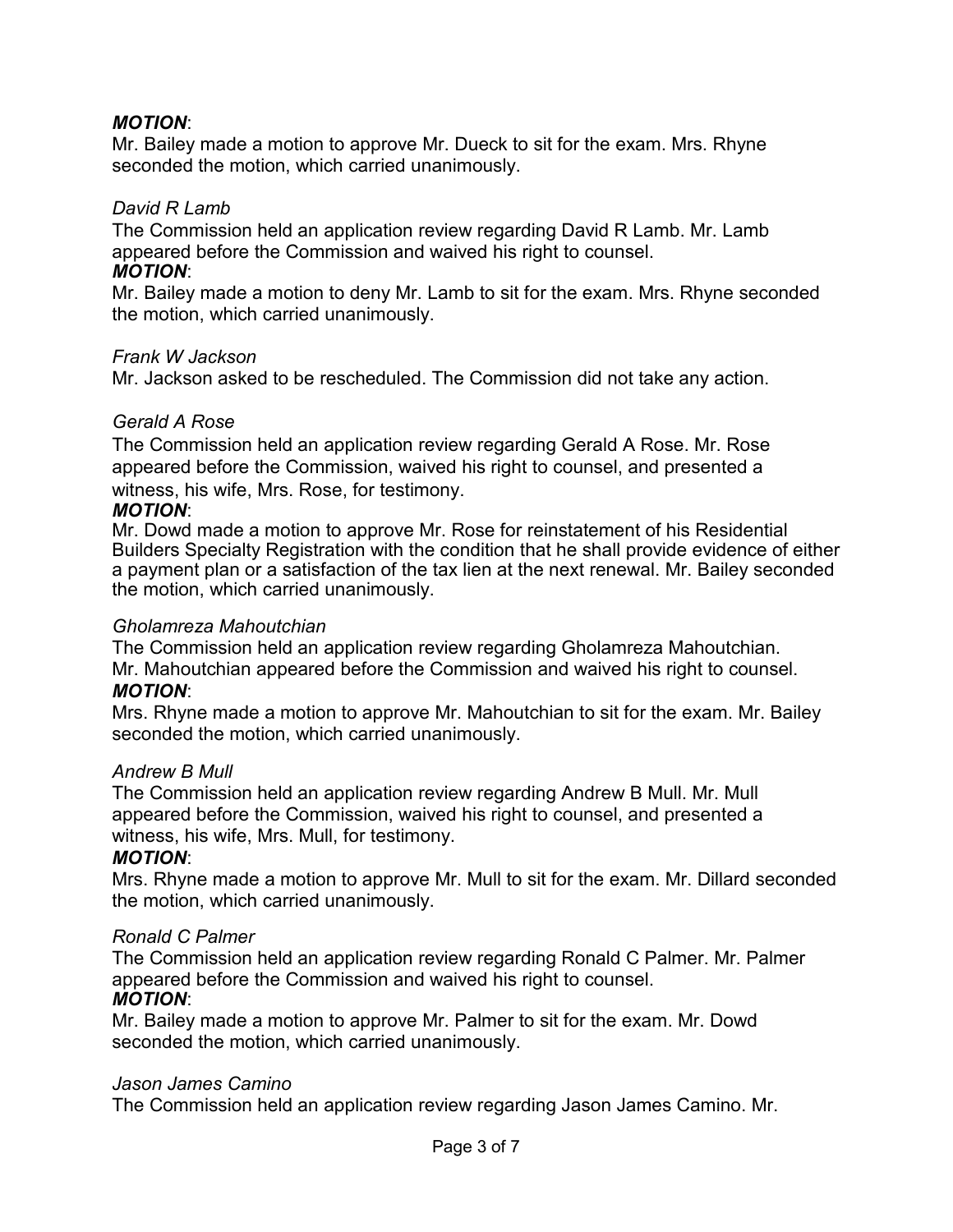Camino appeared before the Commission and waived his right to counsel. *MOTION*:

Mrs. Rhyne made a motion to approve Mr. Camino to sit for the exam. Mr. Bailey seconded the motion, which carried unanimously.

### *Brandon H Boland*

The Commission held an application review regarding Brandon H Boland. Mr. Boland appeared before the Commission and waived his right to counsel.

### *MOTION*:

Mr. Dillard made a motion to approve Mr. Boland to sit for the exam. Mrs. Rhyne seconded the motion, which carried unanimously.

### *Steven L Voshell*

The Commission held an application review regarding Steven L Voshell. Mr. Voshell appeared before the Commission and waived his right to counsel. *MOTION*:

Mr. Bailey made a motion to approve Mr. Voshell to sit for the exam. Mr. Dillard seconded the motion, which carried unanimously.

### *Michael D Tarantino*

The Commission held an application review regarding Michael D Tarantino. Mr. Tarantino appeared before the Commission and waived his right to counsel. *MOTION*:

Mr. Dillard made a motion to approve Mr. Tarantino to sit for the exam. Mrs. Rhyne seconded the motion, which carried unanimously.

### *Chase E Kaylor*

The Commission held an application review regarding Chase E Kaylor. Mr. Kaylor appeared before the Commission, waived his right to counsel, and presented a witness, Mr. Anthony Jordan Szady, for testimony.

### *MOTION*:

Mr. Bailey made a motion to approve Mr. Kaylor to sit for the exam. Mr. Dowd seconded the motion, which carried unanimously.

### *Kevin Leon Gossett Jr*

The Commission held an application review regarding Kevin Leon Gossett Jr. Mr. Gossett appeared before the Commission and waived his right to counsel. *MOTION*:

Mrs. Rhyne made a motion to approve Mr. Gossett to sit for the exam. Mr. Bailey seconded the motion, which carried unanimously.

### *Albert Frasier*

The Commission held an application review regarding Albert Frasier. Mr. Frasier appeared before the Commission and waived his right to counsel. *MOTION*:

Mrs. Rhyne made a motion to deny Mr. Frasier to sit for the exam. Mr. Dowd seconded the motion, which carried unanimously.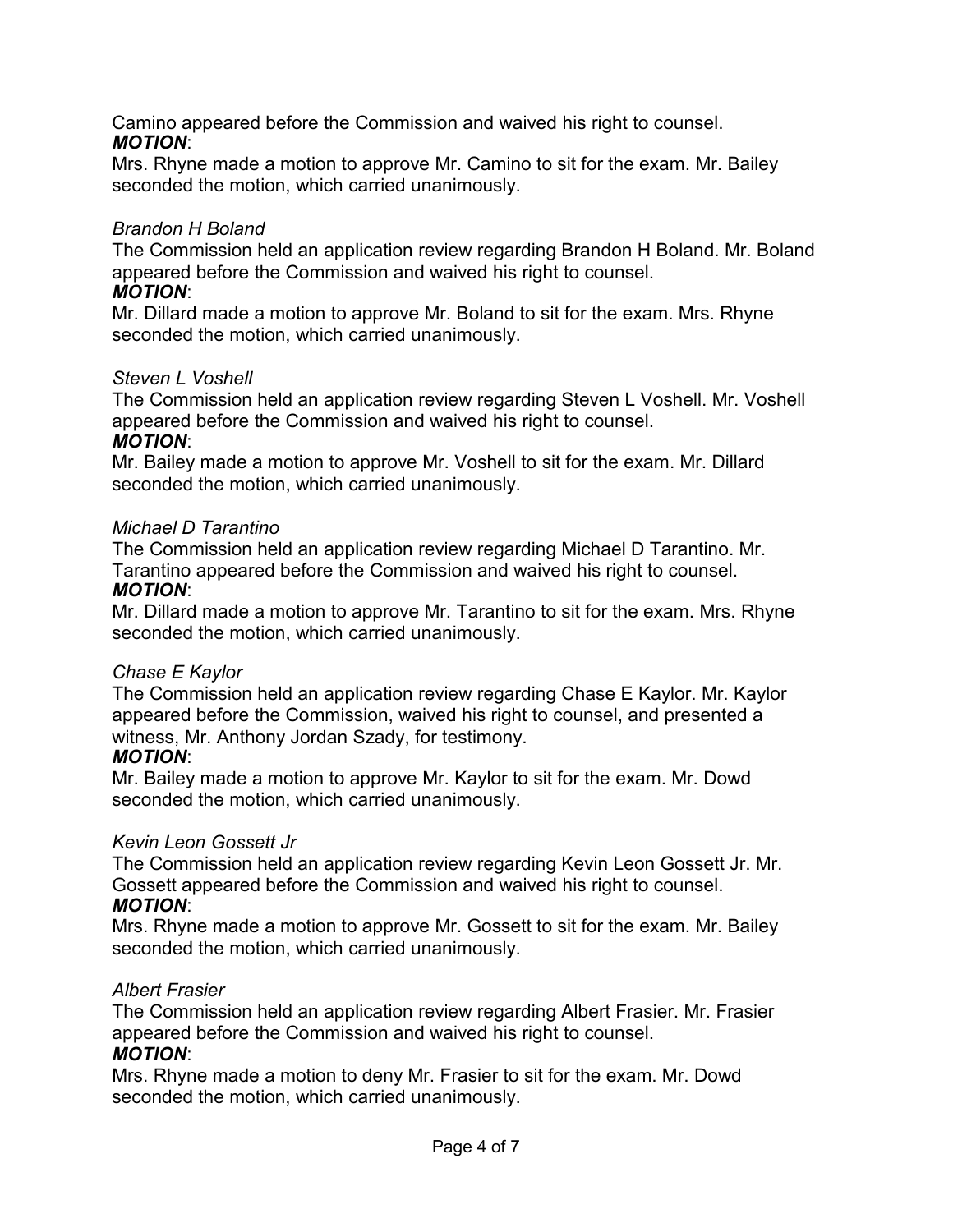### *Nicholas R Jackman*

The Commission held an application review regarding Nicholas R Jackman. Mr. Jackman appeared before the Commission and waived his right to counsel.

### *MOTION*:

Mr. Dowd made a motion to approve Mr. Jackman to sit for the exam. Mrs. Rhyne seconded the motion, which carried unanimously.

### *Reginal Nash*

The Commission held an application review regarding Reginal Nash. Mr. Nash appeared before the Commission and waived his right to counsel.

#### *MOTION*:

Mrs. Rhyne made a motion to approve Mr. Nash to sit for the exam. Mr. Bailey seconded the motion, which carried unanimously.

### *Thomas J Furr*

The Commission held an application review regarding Thomas J Furr. Mr. Furr appeared before the Commission and waived his right to counsel. *MOTION*:

Mr. Bailey made a motion to approve Mr. Furr to sit for the exam. Mrs. Rhyne seconded the motion, which carried unanimously.

#### *Arthur C Lange*

The Commission held an application review regarding Arthur C Lange. Mr. Lange appeared before the Commission and waived his right to counsel. *MOTION*:

Mr. Dillard made a motion to approve Mr. Lange to sit for the exam. Mrs. Rhyne seconded the motion, which carried unanimously.

### *Russell M Mobley*

The Commission held an application review regarding Russell M Mobley. Mr. Mobley appeared before the Commission, waived his right to counsel, and presented a witness, his wife, Mrs. Chrislin Mobley, for testimony. *MOTION*:

Mr. Bailey made a motion to approve Mr. Mobley to sit for the exam. Mr. Dowd seconded the motion, which carried unanimously.

### *Kevin O Osteen*

The Commission held an application review regarding Kevin O Osteen. Mr. Osteen appeared before the Commission and waived his right to counsel.

### *MOTION*:

Mr. Dowd made a motion to deny Mr. Osteen to sit for the exam. Mrs. Rhyne seconded the motion, which carried unanimously.

#### *Angela R Laws-Ponds*

The Commission held an application review regarding Angela R Laws-Ponds. Ms. Laws-Ponds appeared before the Commission and waived her right to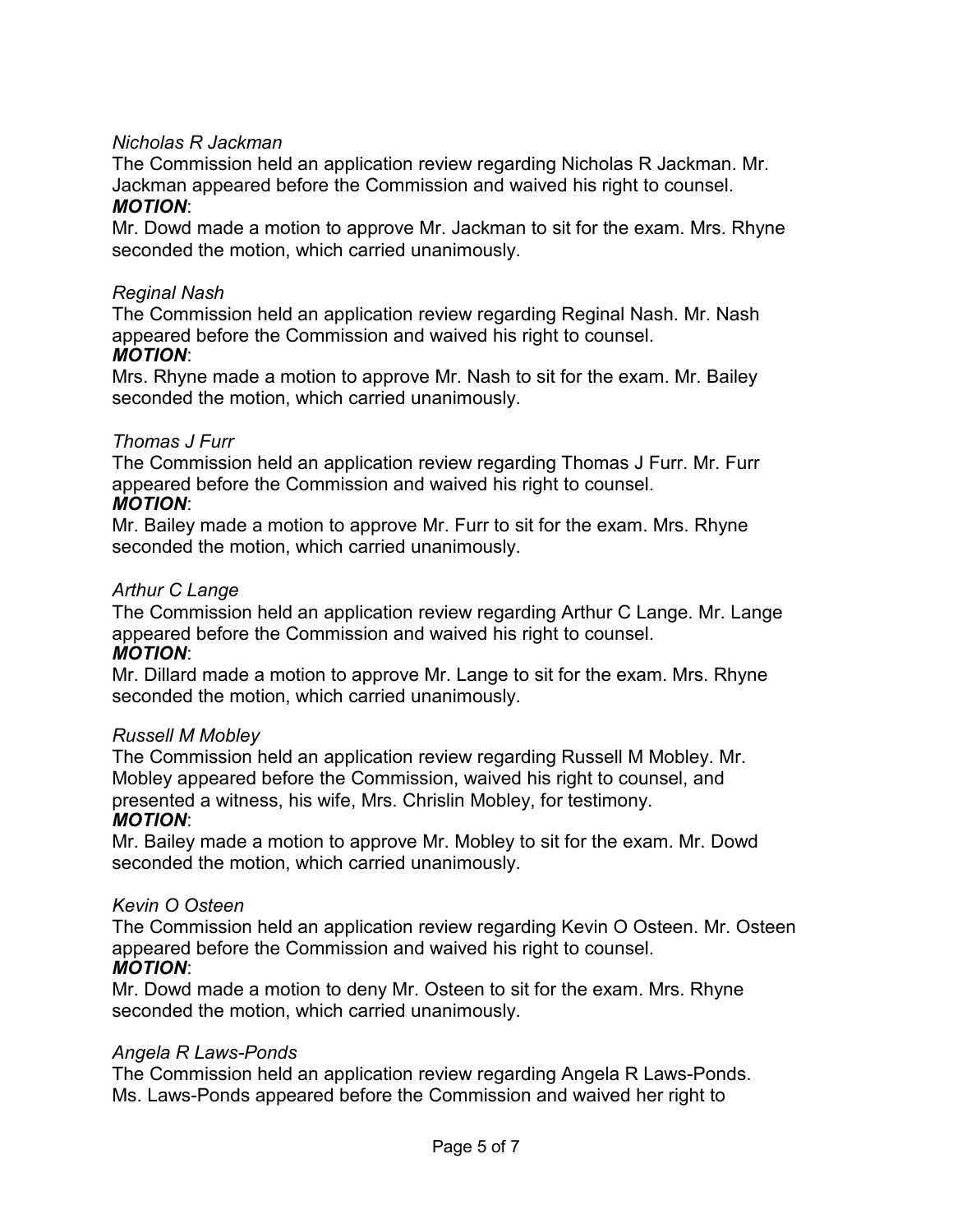#### counsel. *MOTION*:

Mr. Dillard made a motion to approve Ms. Laws-Ponds for a Residential Specialty Registration with the condition that she have a \$5000 bond on file at all times her registration is active. Mr. Bailey seconded the motion, which carried unanimously.

### **Motion to Reconsider:**

#### *Donald J Keller*

The Commission held an application review to reconsider regarding Donald J Keller. Mr. Keller appeared before the Commission with counsel, Mr. Alex Imgrund, Esquire

#### **Executive Session** *MOTION:*

Mr. Dillard made a motion to go into Executive Session for legal advice. Mrs. Rhyne seconded the motion, which carried unanimously.

### **Return from Executive Session**

### *MOTION:*

Mrs. Rhyne made a motion to return from Executive Session. Mr. Dillard seconded the motion, which carried unanimously.

### *MOTION*:

Mr. Bailey made a motion to uphold the previous decision and deny Mr. Keller a residential specialty registration. Mr. Dowd seconded the motion, which carried unanimously.

### **Hearing Officer Recommendations:**

*1. Michael Britz Case No. 2019-424*

Mr. Bailey, who served as the hearing officer, recused himself. *MOTION:*

Mr. Dowd made a motion to adopt the Hearing Officer Recommendations. Mrs. Rhyne seconded the motion, which carried unanimously.

## **Final Order Hearings Report on Accepted Hearing Officer Recommendations:**

*Ms. Erin Baldwin, Office of Disciplinary Counsel*

Ms. Baldwin presented the report to the Commission.

*Dwayne Barrett Cuddie Case No. 2019-819*

Mr. Bailey, who served as the hearing officer, recused himself. *MOTION:*

Mr. Dowd made a motion to approve the report. Mrs. Rhyne seconded the motion, which carried unanimously.

**Foreclosure Judgments Where Deficiency Judgment Waived:** The Commission provided feedback that where the deficiency judgment is waived in a foreclosure action, a licensee/registrant is not required to report the foreclosure judgment on their application.